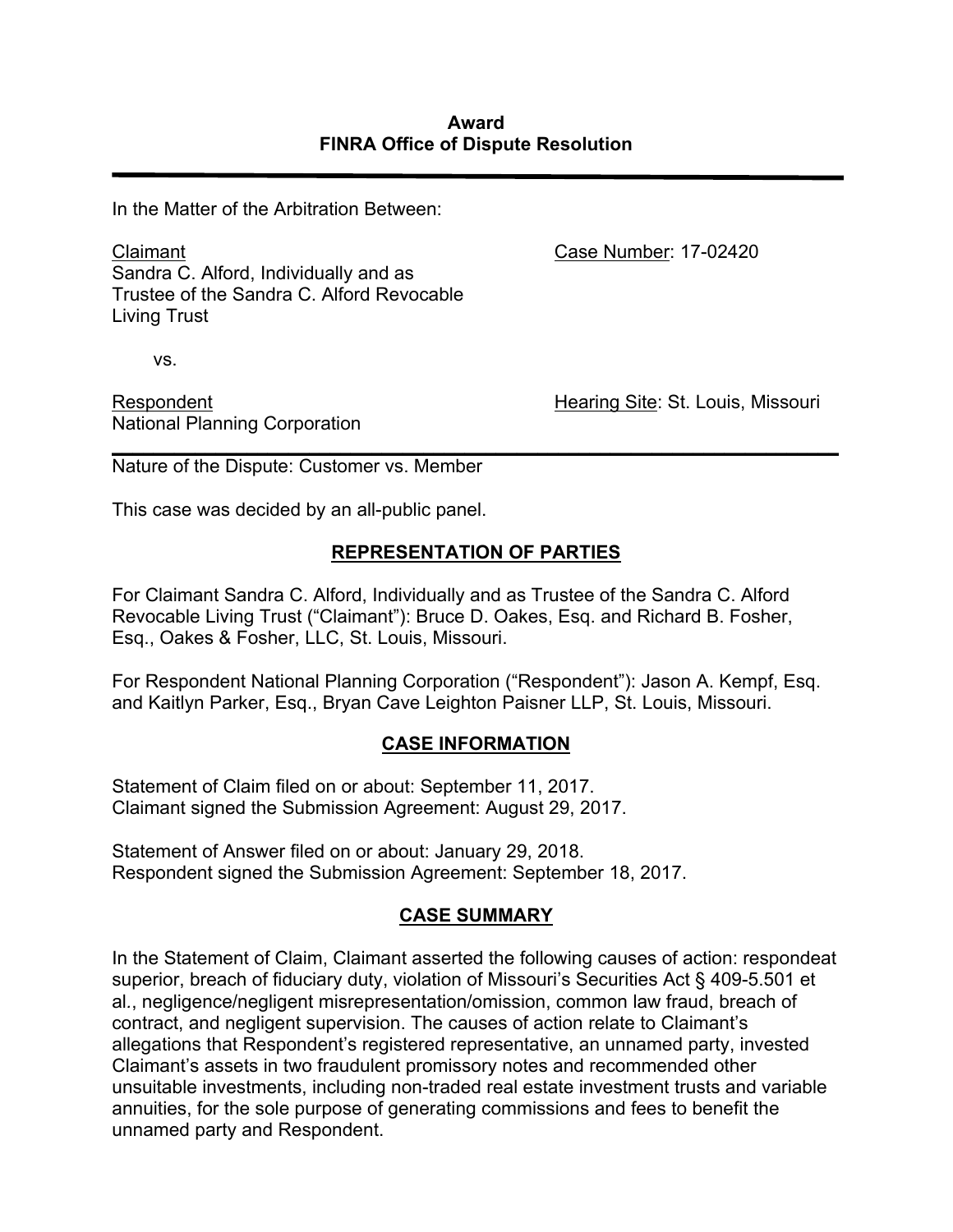FINRA Office of Dispute Resolution Arbitration No. 17-02420 Award Page 2 of 5

Unless specifically admitted in the Statement of Answer, Respondent denied the allegations made in the Statement of Claim and asserted various affirmative defenses.

## **RELIEF REQUESTED**

In the Statement of Claim*,* Claimant requested compensatory damages of approximately \$1,000,000.00, punitive damages, pre-judgment interest, attorneys' fees and costs, reimbursement of FINRA filing and forum fees, and such other and further relief as the Panel deems just and proper.

In the Statement of Answer, Respondent requested that the Panel dismiss all claims against Respondent with prejudice, award Respondent its costs and fees, and confer such other and further relief as the Panel deems just and proper.

In Claimant's Final Prayer for Relief, Claimant requested compensatory damages based on alternate calculations as follows: S&P Standard Index (\$3,702,282.99), "80/20" Mix Allocation (\$3,113,335.00),"60/40" Mix Allocation (\$2,524,389.00), "50/50" Mix Allocation (\$2,229,916.00), or Market Adjusted (Benchmark) damages based solely on original variable annuity investments (\$1,663,084.00); punitive damages in a multiple of compensatory damages which the Panel deems just and proper; interest at the rate of 9%; attorneys' fees; and \$45,830.03 in costs.

## **OTHER ISSUES CONSIDERED AND DECIDED**

The Arbitrators acknowledge that they have each read the pleadings and other materials filed by the parties.

At the hearing, the parties agreed that the Award in this matter may be executed in counterpart copies or that a handwritten, signed Award may be entered.

### **AWARD**

After considering the pleadings, the testimony and evidence presented at the hearing, and the post-hearing submissions, the Panel has decided in full and final resolution of the issues submitted for determination as follows:

- 1. Respondent is liable for and shall pay to Claimant the sum of \$1,583,443.00 in compensatory damages.
- 2. Respondent is liable for and shall pay to Claimant the sum of \$1,000,000.00 in punitive damages pursuant to Johnson v. Allen, 448 S.W.2d 265 (Mo. Appellate Court (1969)*;* Stojkovic v. Weller, 802 S.W.2d 152 (Mo. 1991); Hoover's Dairy, Inc. v. Mid-American Dairymen, 700 S.W.2d 426 (Mo. banc 1985); McKeehan v. Wittles, 508 S.W.2d 277 (Mo. Ct. App. 1974); and Rodriguez v. Suzuki Motor Corp., 936, S.W.2d 104 (Mo. 1996).
- 3. Respondent is liable for and shall pay to Claimant the sum of \$45,830.03 in costs.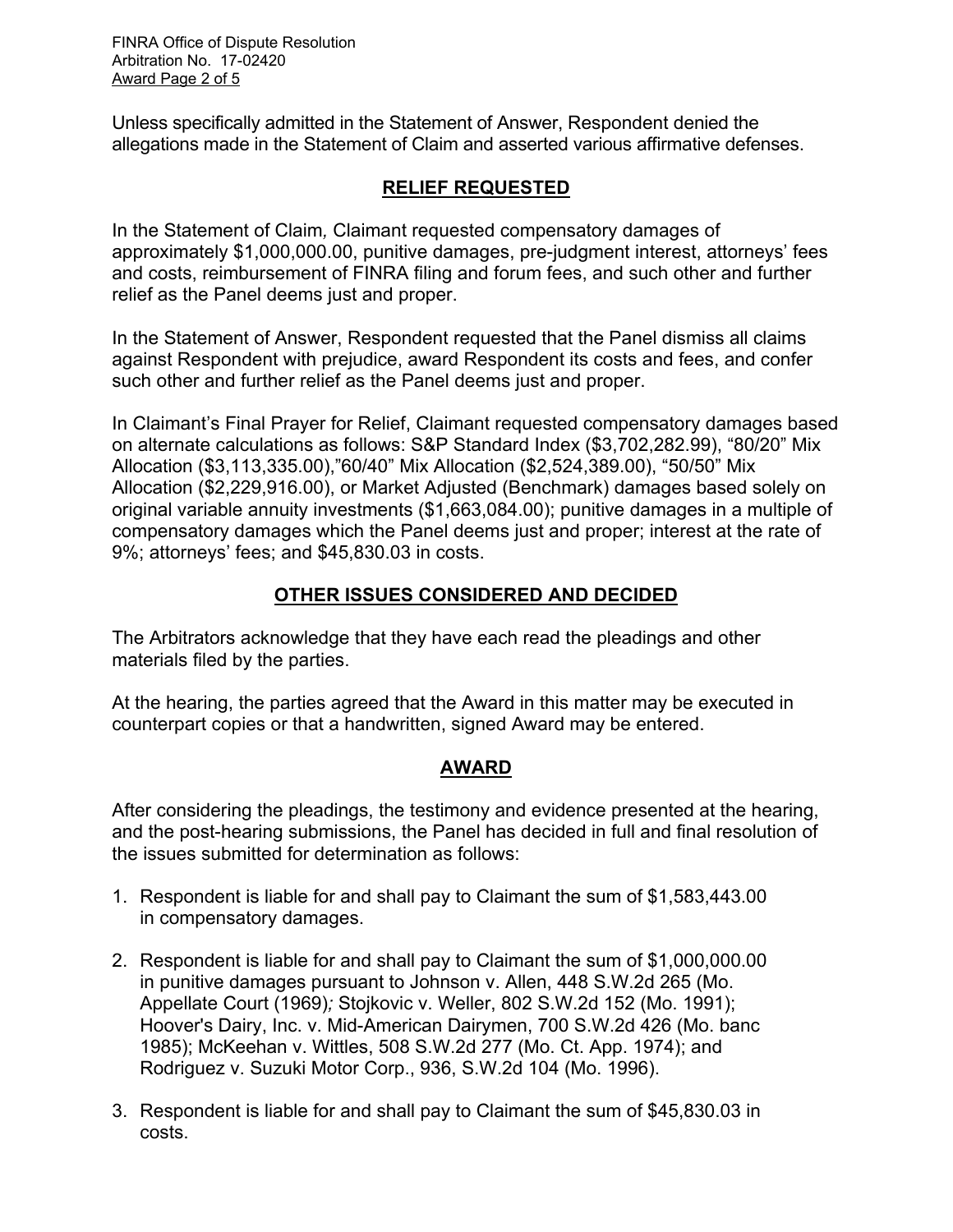FINRA Office of Dispute Resolution Arbitration No. 17-02420 Award Page 3 of 5

4. Any and all claims for relief not specifically addressed herein, including attorneys' fees, are denied.

### **FEES**

Pursuant to the Code of Arbitration Procedure, the following fees are assessed:

#### **Filing Fees**

FINRA Office of Dispute Resolution assessed a filing fee\* for each claim:

Initial Claim Filing Fee  $=$  \$ 1,725.00

*\*The filing fee is made up of a non-refundable and a refundable portion.*

#### **Member Fees**

Member fees are assessed to each member firm that is a party in these proceedings or to the member firm(s) that employed the associated person(s) at the time of the event(s) giving rise to the dispute. Accordingly, as a party, Respondent is assessed the following:

| Member Surcharge   | $=$ \$2,475.00  |
|--------------------|-----------------|
| Member Process Fee | $=$ \$ 5,075.00 |

#### **Postponement Fees**

Postponements granted during these proceedings for which fees were assessed or waived:

| January 28-February 1, 2019, postponement requested jointly |                |
|-------------------------------------------------------------|----------------|
| by the parties                                              | $=$ \$1,300.00 |
| October 21-24, 2019, postponement requested by Claimant     | <b>WAIVED</b>  |
|                                                             |                |

Total Postponement Fees =  $\frac{1}{300.00}$  = \$ 1,300.00

The Panel has assessed \$650.00 of the postponement fees to Claimant. The Panel has assessed \$650.00 of the postponement fees to Respondent.

#### **Discovery-Related Motion Fees**

Fees apply for each decision rendered on a discovery-related motion.

| One (1) decision on a discovery-related motion on the papers |               |
|--------------------------------------------------------------|---------------|
| with one $(1)$ arbitrator $@$ \$200.00/decision              | $=$ \$ 200.00 |

Respondent submitted one discovery-related motion

Total Discovery-Related Motion Fees  $=$  5 200.00

The Panel has assessed \$100.00 of the discovery-related motion fees to Claimant. The Panel has assessed \$100.00 of the discovery-related motion fees to Respondent.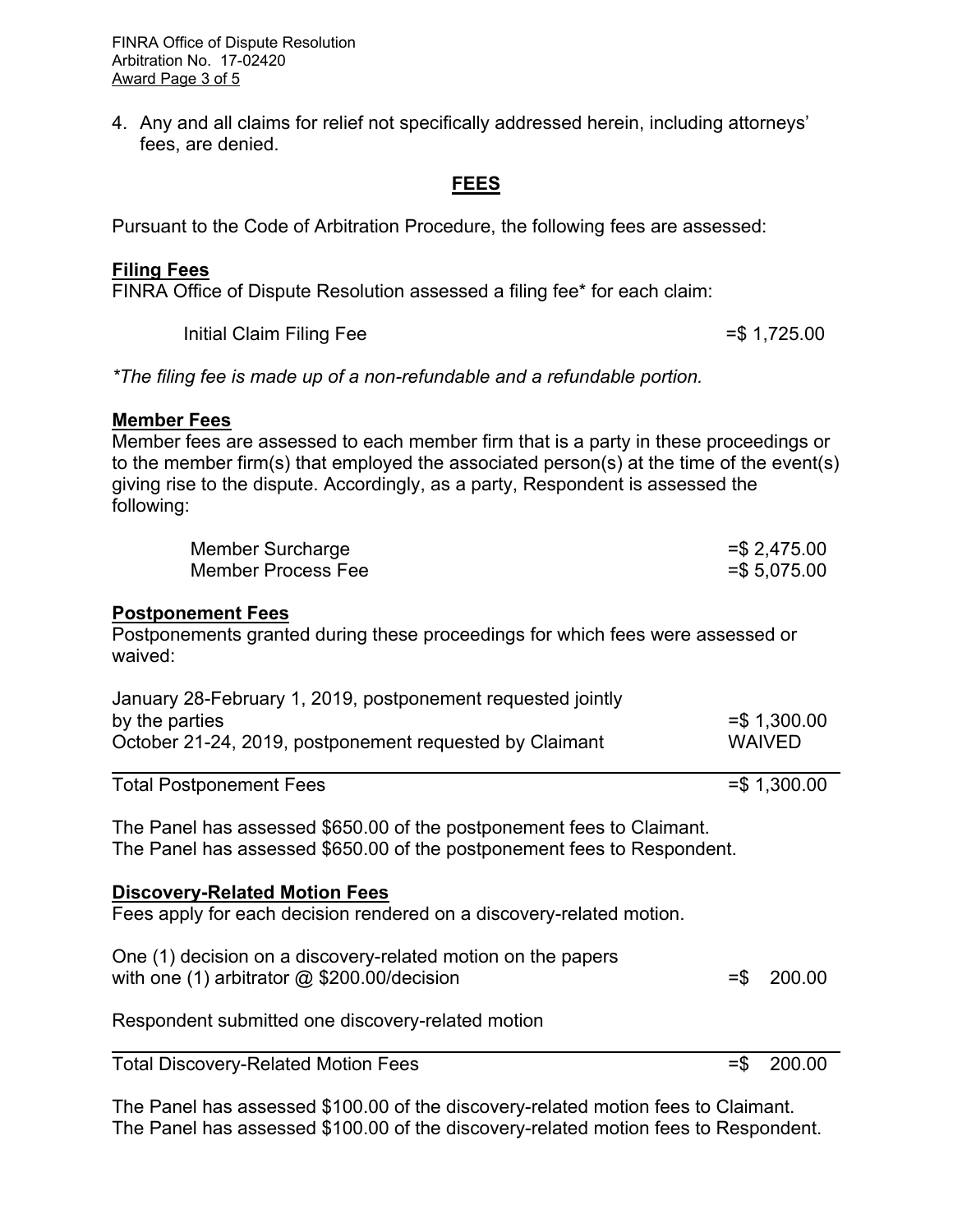FINRA Office of Dispute Resolution Arbitration No. 17-02420 Award Page 4 of 5

#### **Hearing Session Fees and Assessments**

The Panel has assessed hearing session fees for each session conducted. A session is any meeting between the parties and the arbitrator(s), including a pre-hearing conference with the arbitrator(s), that lasts four (4) hours or less. Fees associated with these proceedings are:

| One (1) pre-hearing session with the Panel $@$ \$1,300.00/session |                   | $= $ 1,300.00$ |               |
|-------------------------------------------------------------------|-------------------|----------------|---------------|
| Pre-hearing Conference: March 1, 2019                             |                   | 1 session      |               |
| Seven (7) hearing sessions @ \$1,300.00/session                   |                   |                | $= $9,100.00$ |
| <b>Hearing Dates:</b>                                             | November 18, 2019 | 2 sessions     |               |
|                                                                   | November 19, 2019 | 2 sessions     |               |
|                                                                   | November 20, 2019 | 2 sessions     |               |
|                                                                   | November 21, 2019 | 1 session      |               |
|                                                                   |                   |                |               |

Total Hearing Session Fees =  $\frac{10,400.00}{5}$ 

The Panel has assessed \$5,200.00 of the hearing session fees to Claimant. The Panel has assessed \$5,200.00 of the hearing session fees to Respondent.

All balances are payable to FINRA Office of Dispute Resolution and are due upon receipt.